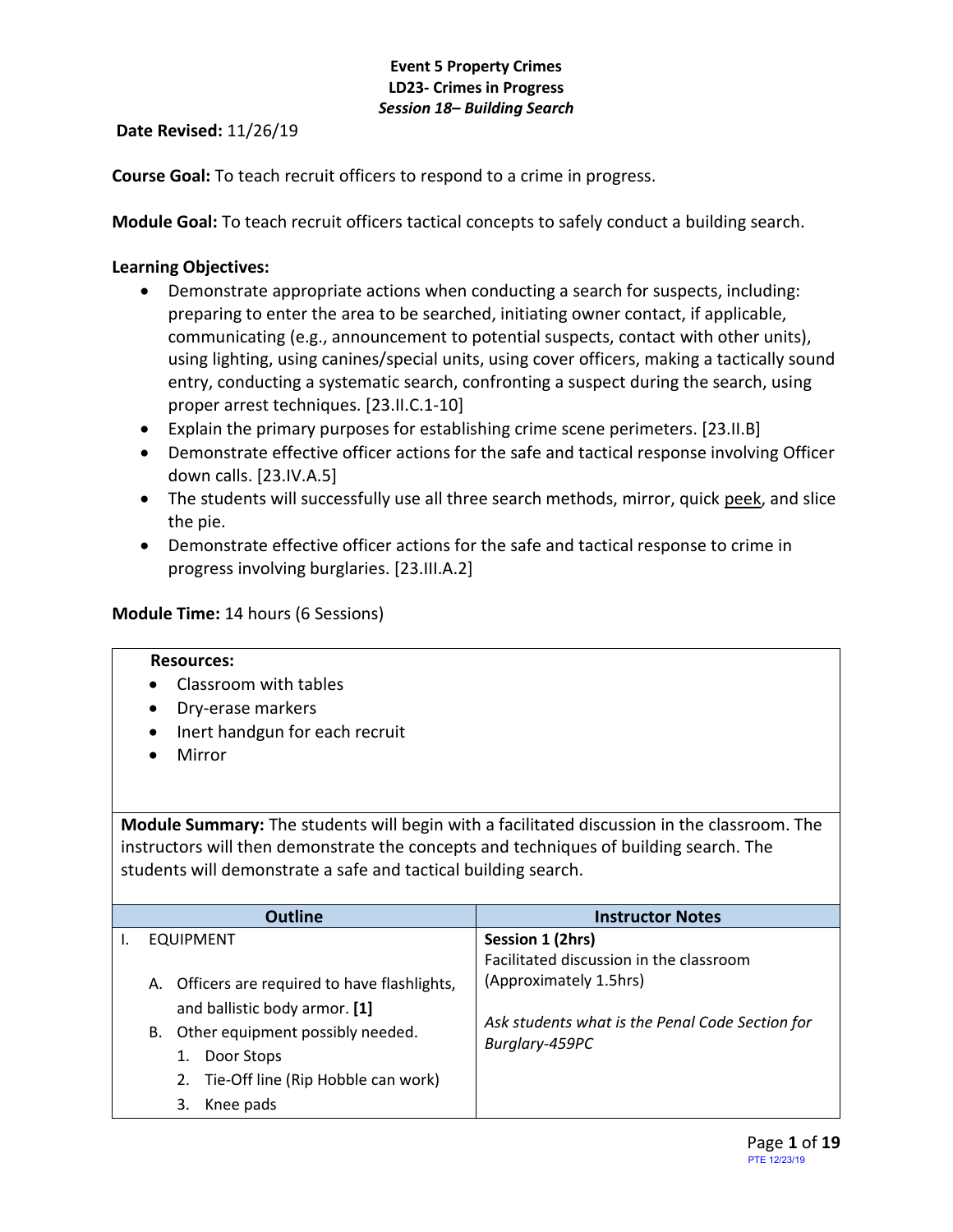|    |                         | 4.                                                                                                                                                                                         | <b>Ballistic helmet</b>                    | What is the definition of Burglary-Entering a                                             |
|----|-------------------------|--------------------------------------------------------------------------------------------------------------------------------------------------------------------------------------------|--------------------------------------------|-------------------------------------------------------------------------------------------|
|    |                         | 5.                                                                                                                                                                                         | Mirrors                                    | specified structure with the intent to commit any                                         |
|    |                         |                                                                                                                                                                                            |                                            | theft or felony.                                                                          |
| Ш. | Containment (Perimeter) |                                                                                                                                                                                            |                                            | [1] Ask- What may be some equipment needed                                                |
|    |                         |                                                                                                                                                                                            |                                            | while doing a building search?                                                            |
|    |                         | A. Containment: quality containment<br>around the location, that will be                                                                                                                   |                                            |                                                                                           |
|    |                         |                                                                                                                                                                                            |                                            |                                                                                           |
|    |                         |                                                                                                                                                                                            | searched, is essential for officer safety, |                                                                                           |
|    |                         |                                                                                                                                                                                            | the containment of a possible suspect      |                                                                                           |
|    |                         |                                                                                                                                                                                            | inside the location, and to prevent        |                                                                                           |
|    |                         |                                                                                                                                                                                            | escape. Officers in a containment          |                                                                                           |
|    |                         |                                                                                                                                                                                            | position should exploit afforded cover     | [2] Ask- Why is it important to set up<br>containment around the location to be searched? |
|    |                         |                                                                                                                                                                                            | and concealment. [2]                       |                                                                                           |
|    |                         |                                                                                                                                                                                            | $[23.11.B]$                                | Reinforce the 4 C's                                                                       |
|    |                         | 1.                                                                                                                                                                                         | Officers should deploy themselves in       |                                                                                           |
|    |                         |                                                                                                                                                                                            | a position that is not too close to the    |                                                                                           |
|    |                         |                                                                                                                                                                                            | search location, but not so far away       |                                                                                           |
|    |                         | that they would be ineffective.<br>Additionally, officers should attempt<br>to observe windows, doors, or other<br>areas within their containment<br>responsibility, where a suspect could |                                            |                                                                                           |
|    |                         |                                                                                                                                                                                            |                                            |                                                                                           |
|    |                         |                                                                                                                                                                                            |                                            | [3] Ask- Can we diagonal deploy?                                                          |
|    |                         |                                                                                                                                                                                            |                                            |                                                                                           |
|    |                         |                                                                                                                                                                                            |                                            |                                                                                           |
|    |                         |                                                                                                                                                                                            | potentially exit the location and          |                                                                                           |
|    |                         |                                                                                                                                                                                            | escape.                                    |                                                                                           |
|    |                         | 2.                                                                                                                                                                                         | Considerations for perimeters are:         |                                                                                           |
|    |                         |                                                                                                                                                                                            | Complete containment around<br>а.          |                                                                                           |
|    |                         |                                                                                                                                                                                            | the perimeter of the location              |                                                                                           |
|    |                         |                                                                                                                                                                                            | No diagonal deployment, unless<br>b.       | [4] Ask- What is the advantage of having the Air<br>Unit?                                 |
|    |                         |                                                                                                                                                                                            | there are two A-cars present. [3]          |                                                                                           |
|    |                         |                                                                                                                                                                                            | Proper sequential numbering of a<br>c.     |                                                                                           |
|    |                         |                                                                                                                                                                                            | location, (Clockwise).                     |                                                                                           |
|    |                         |                                                                                                                                                                                            | Establishing a tactical frequency<br>d.    |                                                                                           |
|    |                         |                                                                                                                                                                                            | for all involved units.                    |                                                                                           |
|    |                         |                                                                                                                                                                                            | Deployment of an Air Unit<br>e.            |                                                                                           |
|    |                         |                                                                                                                                                                                            | Keeping a constant uninterrupted<br>f.     | [5] Ask- What can you learn from the<br>architecture of the location?                     |
|    |                         |                                                                                                                                                                                            | view of the location. [4]                  |                                                                                           |
|    |                         |                                                                                                                                                                                            |                                            |                                                                                           |
|    | В.                      |                                                                                                                                                                                            | Architecture and Information of the        |                                                                                           |
|    |                         |                                                                                                                                                                                            | Location:                                  |                                                                                           |
|    |                         |                                                                                                                                                                                            |                                            |                                                                                           |
|    |                         |                                                                                                                                                                                            |                                            |                                                                                           |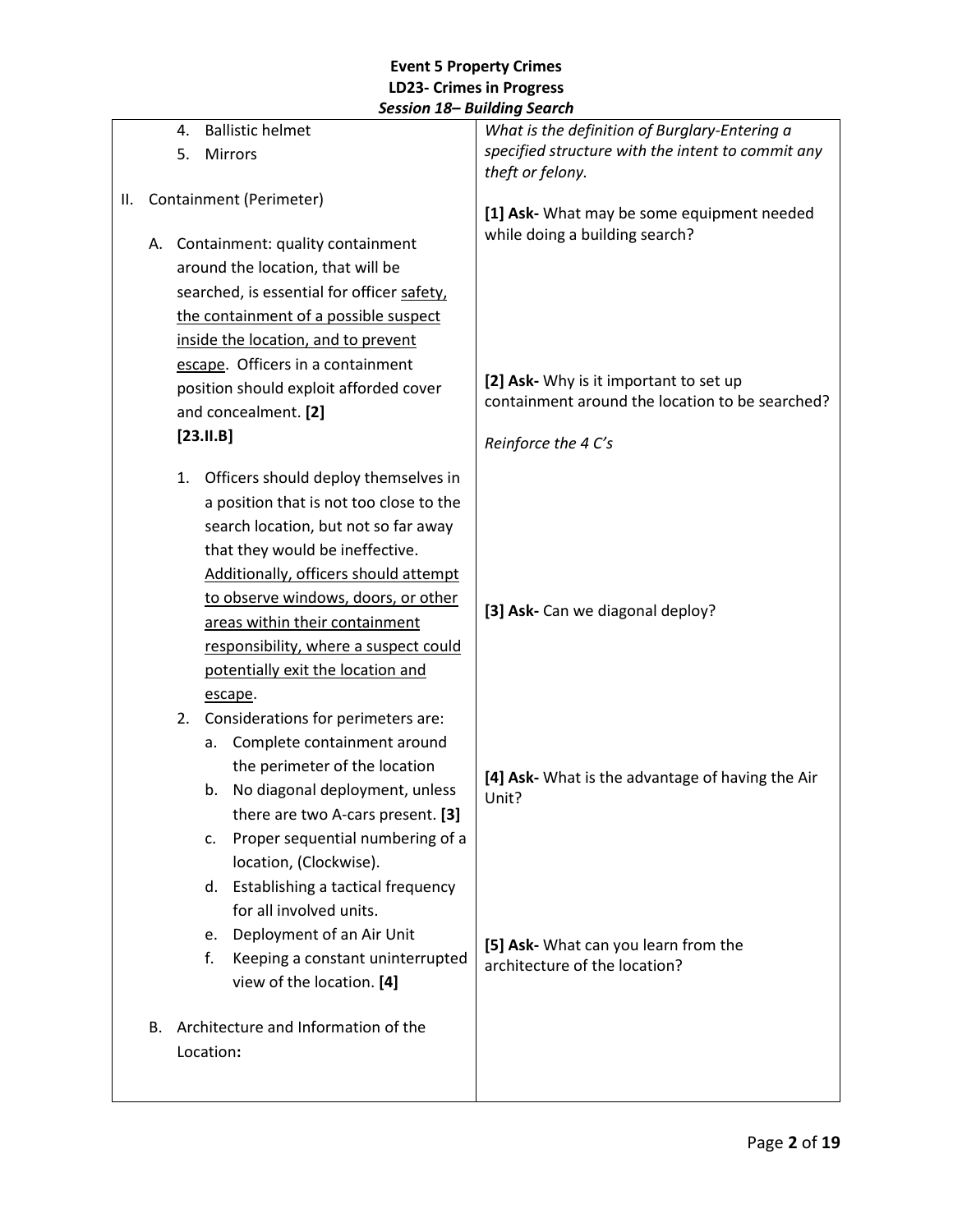|          | JESSIUII 10– DUIIUIIIY JEUIUII                                                                                                                                                                                                                                                                                                                        |                                                                                                                                                            |
|----------|-------------------------------------------------------------------------------------------------------------------------------------------------------------------------------------------------------------------------------------------------------------------------------------------------------------------------------------------------------|------------------------------------------------------------------------------------------------------------------------------------------------------------|
| 1.       | The outside architecture of a building<br>can reveal valuable information,<br>regarding the inside layout of the<br>search location. [5]<br>Door locations, which way do<br>a.<br>they open, in or out (Hinges).<br>Window locations / Levels -<br>b.<br><b>Floors</b><br>Natural flow of the location (To<br>C.<br>the right, left or straight back) |                                                                                                                                                            |
|          | d. Attic Vents / Crawl Spaces<br>Obtaining interior room<br>e.<br>configuration of a location can be<br>immensely valuable.                                                                                                                                                                                                                           |                                                                                                                                                            |
|          | Find someone who can give<br>f.<br>information about the inside of<br>the location.<br>Attempt to have a diagram<br>g.<br>drawn showing the room<br>locations.                                                                                                                                                                                        | [6] Ask- What is the minimum number of officers<br>to search a building?                                                                                   |
|          | h. For searches, when time is<br>available (i.e. search warrants,<br>open door, 459 investigation,<br>parole/probation searches, long<br>stand - off, etc.) Find a similar<br>location and perform a walk-<br>through to familiarize yourself<br>with the layout of the location to<br>be searched.                                                   | [7] Ask- Why is the minimum for a search 4<br>Officers?<br>* 4 <sup>th</sup> Officer can take the role of team leader for<br>Command and Control purposes. |
| C.<br>1. | Search Teams: (Basic concepts)<br>Two officers may enter but three<br>officers are needed to conduct a<br>search. The fourth officer will take<br>the role of Team Leader [6]<br>The basis for a minimum of four<br>a.<br>officer teams conducting the<br>search is,<br>Should one officer become<br>b.<br>injured during a search, it will           |                                                                                                                                                            |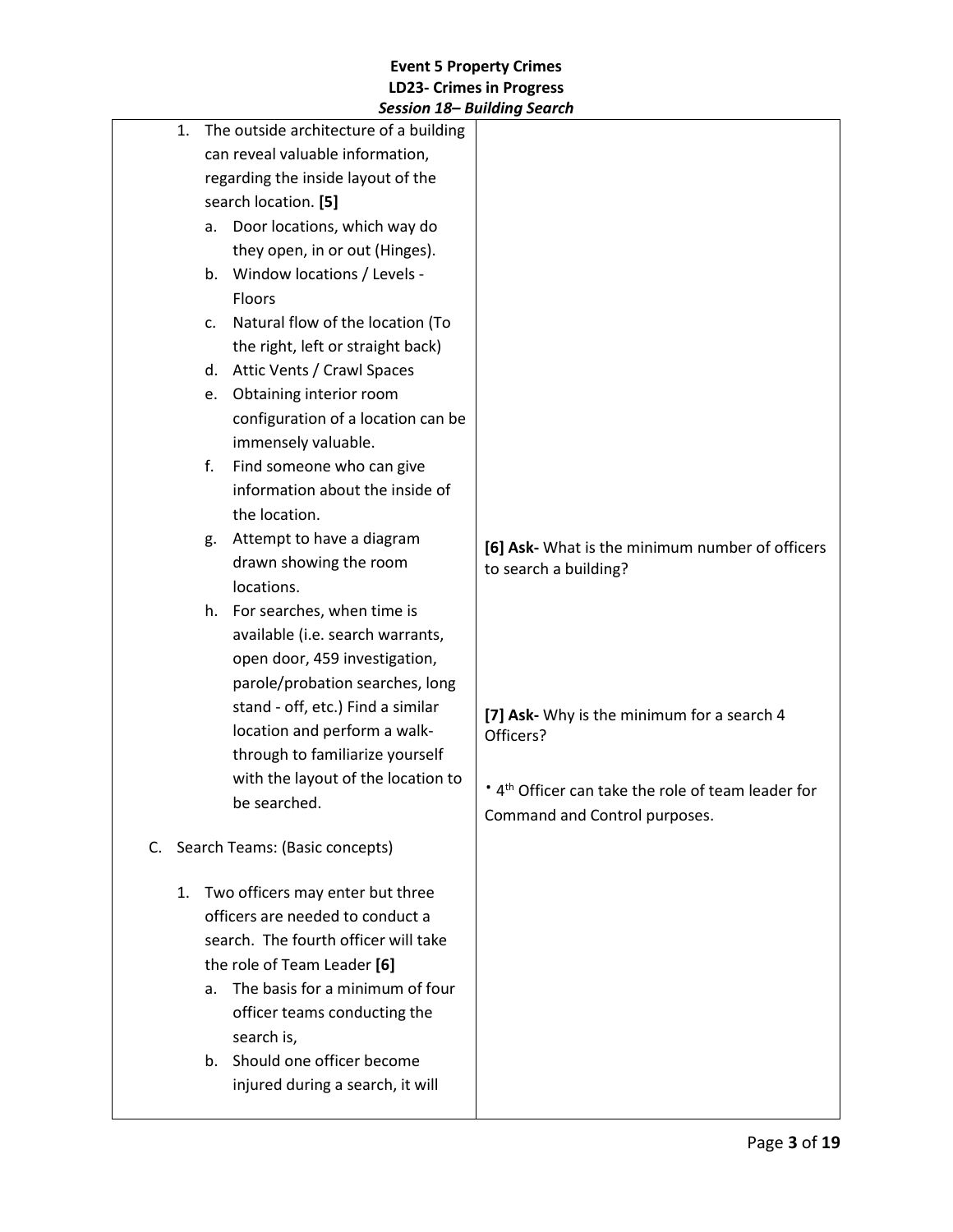|    | JESSIUII 10– DUIIUIIIY JEURII       |                                    |
|----|-------------------------------------|------------------------------------|
|    | take at least 2 officers to         |                                    |
|    | effectively execute an officer      |                                    |
|    | rescue. [7]                         |                                    |
| c. | Officer rescues are proven as an    |                                    |
|    | effective manner of extracting an   |                                    |
|    | injured officer from a hostile      |                                    |
|    | location.                           |                                    |
|    | d. Four officer teams are standard  |                                    |
|    | when performing building            |                                    |
|    | searches.                           |                                    |
|    | 1)<br><b>Primary Cover Officer</b>  |                                    |
|    | Searching Officer<br>2)             |                                    |
|    | Team Leader<br>3)                   | [8] Ask- What are the Team Leaders |
|    | Trailer<br>4)                       | responsibilities?                  |
|    | e. Primary Cover Officer is         |                                    |
|    | responsible for providing cover     |                                    |
|    | for a Searching Officer and         |                                    |
|    | covering - Areas of Concern.        |                                    |
|    | Additionally, the Primary Cover is  |                                    |
|    | also responsible for assisting with |                                    |
|    | the search of a location and        |                                    |
|    | locating potential suspects.        |                                    |
|    | <b>NOTE: Roles may change</b>       |                                    |
|    | between the initial Search          |                                    |
|    | Officer, Trailer and Primary Cover  |                                    |
|    | Officer. BE FLEXIBLE.               |                                    |
| f. | The Searching Officer is            |                                    |
|    | responsible for conducting a        |                                    |
|    | search of the location to locate    |                                    |
|    | potential suspects.                 |                                    |
| g. | Team Leader is responsible for      |                                    |
|    | forming the team, providing         |                                    |
|    | guidance and Command and            |                                    |
|    | Control during the search.          |                                    |
|    | Additionally, the Team Leader       |                                    |
|    | will make sure that all areas of    |                                    |
|    | concern/areas of responsibility     |                                    |
|    | are covered and searched, while     |                                    |
|    | ensuring that no areas are left     |                                    |
|    | unsearched. [8]                     |                                    |
|    |                                     |                                    |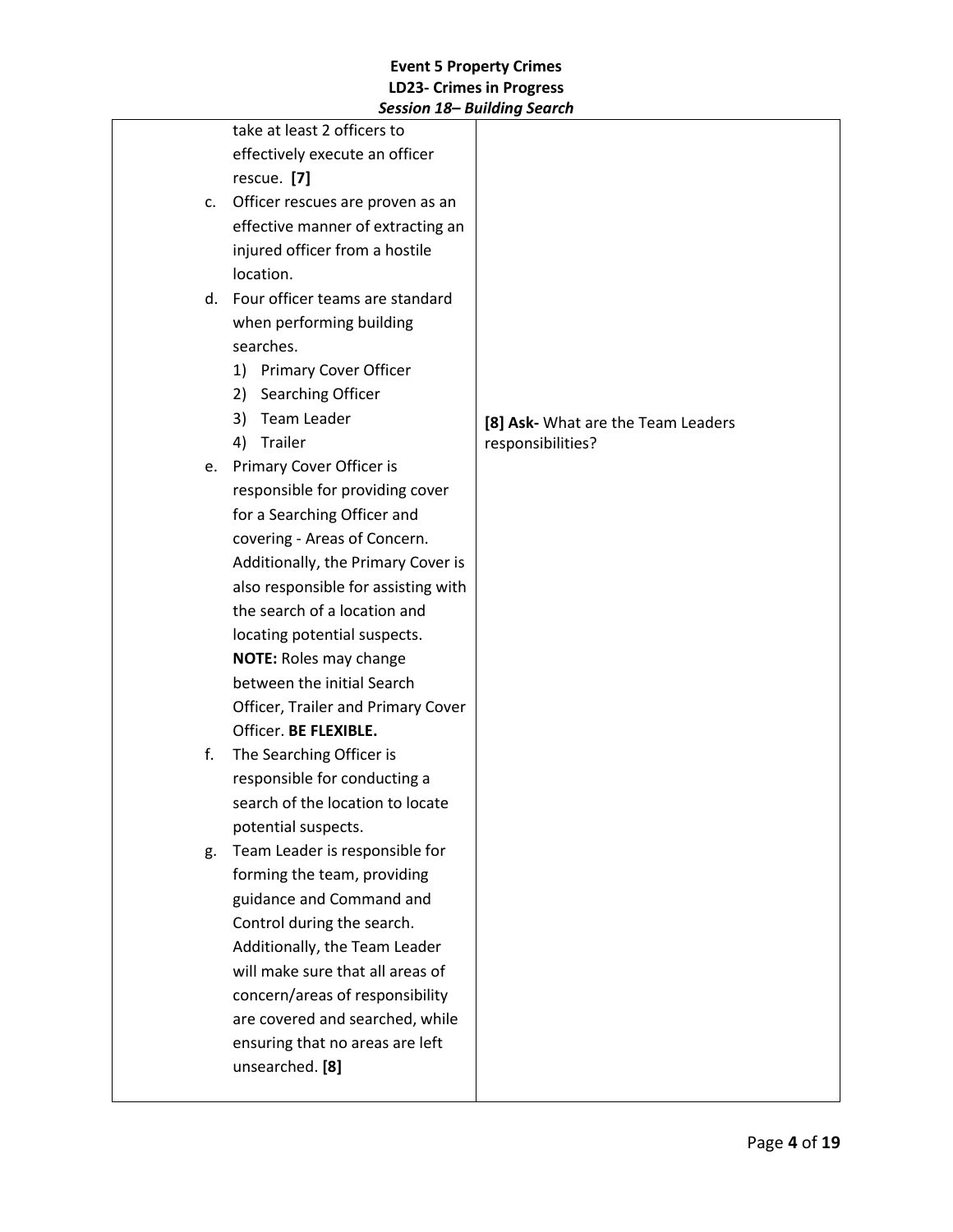|           |                                            | JESSIUII 10– DUIIUIIIY JEUIUII                        |
|-----------|--------------------------------------------|-------------------------------------------------------|
|           | The Trailer Officer provides cover<br>h.   | [9] Ask- Why do we announce our presence?             |
|           | during the search, or can fill in for      |                                                       |
|           | any of the officers involved in the        |                                                       |
|           | search.                                    |                                                       |
|           |                                            |                                                       |
|           | D. Announcements:                          |                                                       |
|           |                                            |                                                       |
|           | 1. Knock and Notice - Used to identify     |                                                       |
|           | your presence and intent [9]               |                                                       |
|           | 2. Can help de-escalate a situation        |                                                       |
|           | Telephone (Landline or Cellphone)<br>3.    |                                                       |
|           | Vehicle P/A<br>4.                          |                                                       |
|           | Loud Voice<br>5.                           |                                                       |
|           |                                            |                                                       |
|           | Key learning points                        |                                                       |
|           | Minimum number of officers needed to       |                                                       |
|           | search                                     |                                                       |
|           | Search team responsibilities               |                                                       |
|           |                                            | [10] Ask- When officers initiate a search, what       |
|           | III. RULES TO LIVE BY                      | are the officers searching and what are they          |
|           |                                            | searching for?                                        |
|           | A. When officers initiate the search of a  |                                                       |
|           | location for a suspect, they are not only  |                                                       |
|           | searching for the suspect, but also areas  | [11] Ask- What are these areas called?                |
|           | that the suspect may be hiding. [10]       |                                                       |
| <b>B.</b> | These areas are considered Areas of        |                                                       |
|           | Concern. [11]                              |                                                       |
|           | C. Officers must identify Areas of Concern |                                                       |
|           | as they come upon them during a            |                                                       |
|           | building search.                           |                                                       |
|           | There are three rules concerning<br>1.     |                                                       |
|           | Areas of Concern.                          |                                                       |
|           | 2. Officers shall utilize one of the       |                                                       |
|           | following methods, before moving           |                                                       |
|           |                                            | [12] Ask- Officers shall do one of three things       |
|           | past an Area of Concern. [12]              | before moving past an Area of Concern?                |
|           | Clear it<br>a.                             |                                                       |
|           | Cover it<br>b.                             |                                                       |
|           | Secure it<br>c.                            | [13] Ask- Are corners considered Areas of<br>Concern? |
|           | D. All corners inside of a location can be | . Answer = Depends on if the corner is clear or       |
|           | considered or recognized as Areas of       | obstructions are obscuring the officer's view.        |
|           | Concern, until cleared. [13]               |                                                       |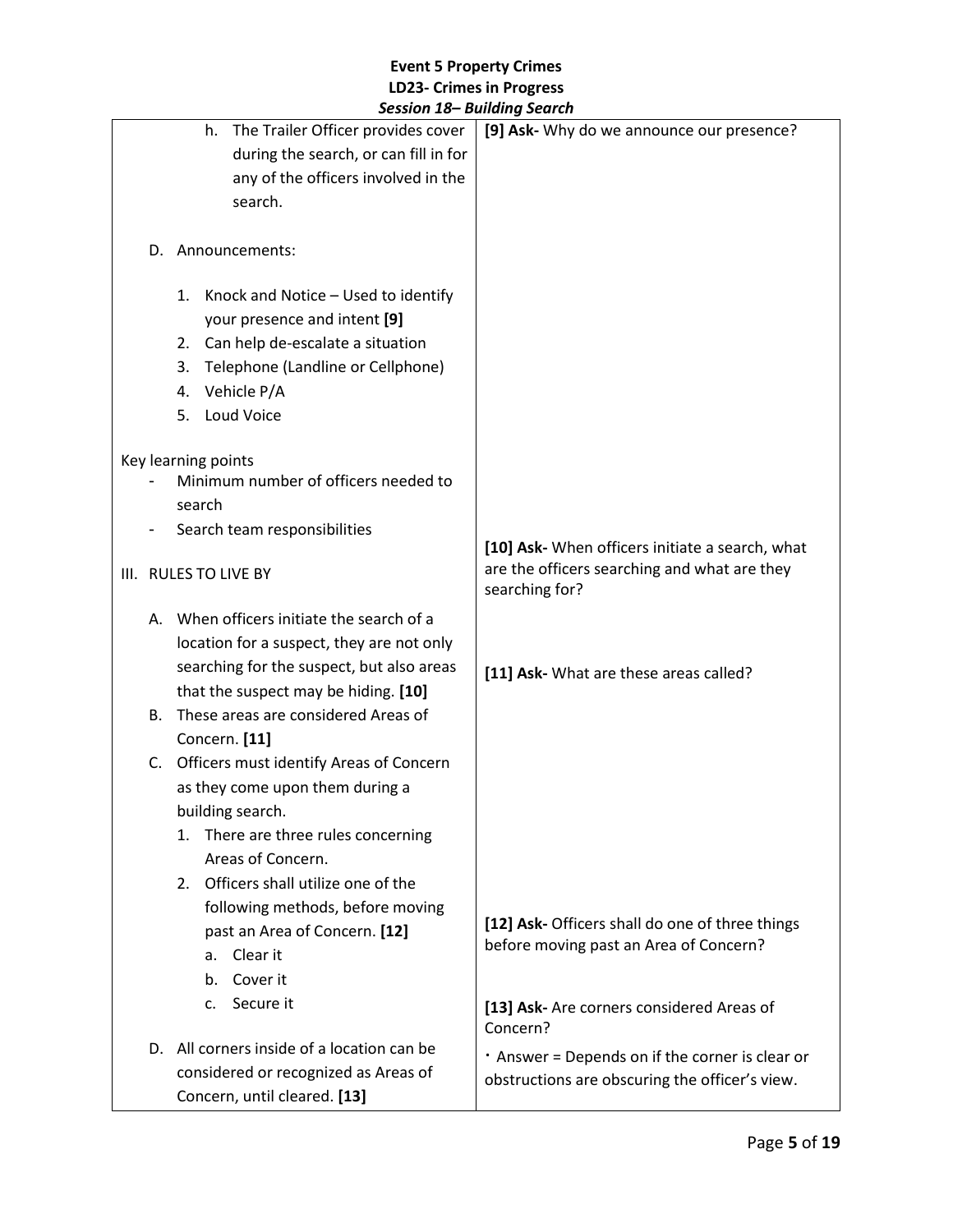| 1. The systematic use of proper<br>searching techniques will enable<br>officers to locate a suspect inside of a<br>location, without giving the suspect<br>an opportunity to injure them. [14]<br>2. Officers should always employ the<br>basic concepts. [15]<br>a. Look and listen first<br>Mirror (If available - strongly<br>b.<br>encouraged)<br>Slice the angle (Pie) wherever<br>c.<br>feasible<br>d. Quick Peek (If warranted) | [14] Ask- What is the importance of a systematic<br>search?<br>[15] Ask- What are some searching techniques? |
|----------------------------------------------------------------------------------------------------------------------------------------------------------------------------------------------------------------------------------------------------------------------------------------------------------------------------------------------------------------------------------------------------------------------------------------|--------------------------------------------------------------------------------------------------------------|
| During a systematic search, the officer<br>Ε.<br>shall stop and listen outside a room/door<br>for any suspect movement. This is done<br>before performing the search techniques.                                                                                                                                                                                                                                                       |                                                                                                              |
| Officers should Mirror a point of entry<br>F.<br>prior to exposing themselves and<br>attempt to observe any suspects (i.e.<br>suspect(s) lying in wait to ambush<br>officers), when feasible. Use the full<br>length of the mirror when starting a<br>search at each search point - when<br>feasible.                                                                                                                                  |                                                                                                              |
| G. Slice the angle (Pie) on any door where<br>the technique is feasible                                                                                                                                                                                                                                                                                                                                                                | [16] Ask- How far should we slice the "pie?"                                                                 |
| After slicing the angle (no more than 90)<br>н.<br>degrees - approximately) the officer can<br>return to the door frame and Mirror<br>and/or Quick Peek before making entry.<br>$[16]$                                                                                                                                                                                                                                                 | [16] Ask- Why do we Mirror before slicing the pie<br>or quick peek, when feasible?                           |
| IV. ANGLES                                                                                                                                                                                                                                                                                                                                                                                                                             |                                                                                                              |
| Officers need to be aware of not placing<br>А.<br>themselves into an exposed/vulnerable<br>area by disregarding the angles that<br>come into play during a stealth search.                                                                                                                                                                                                                                                             |                                                                                                              |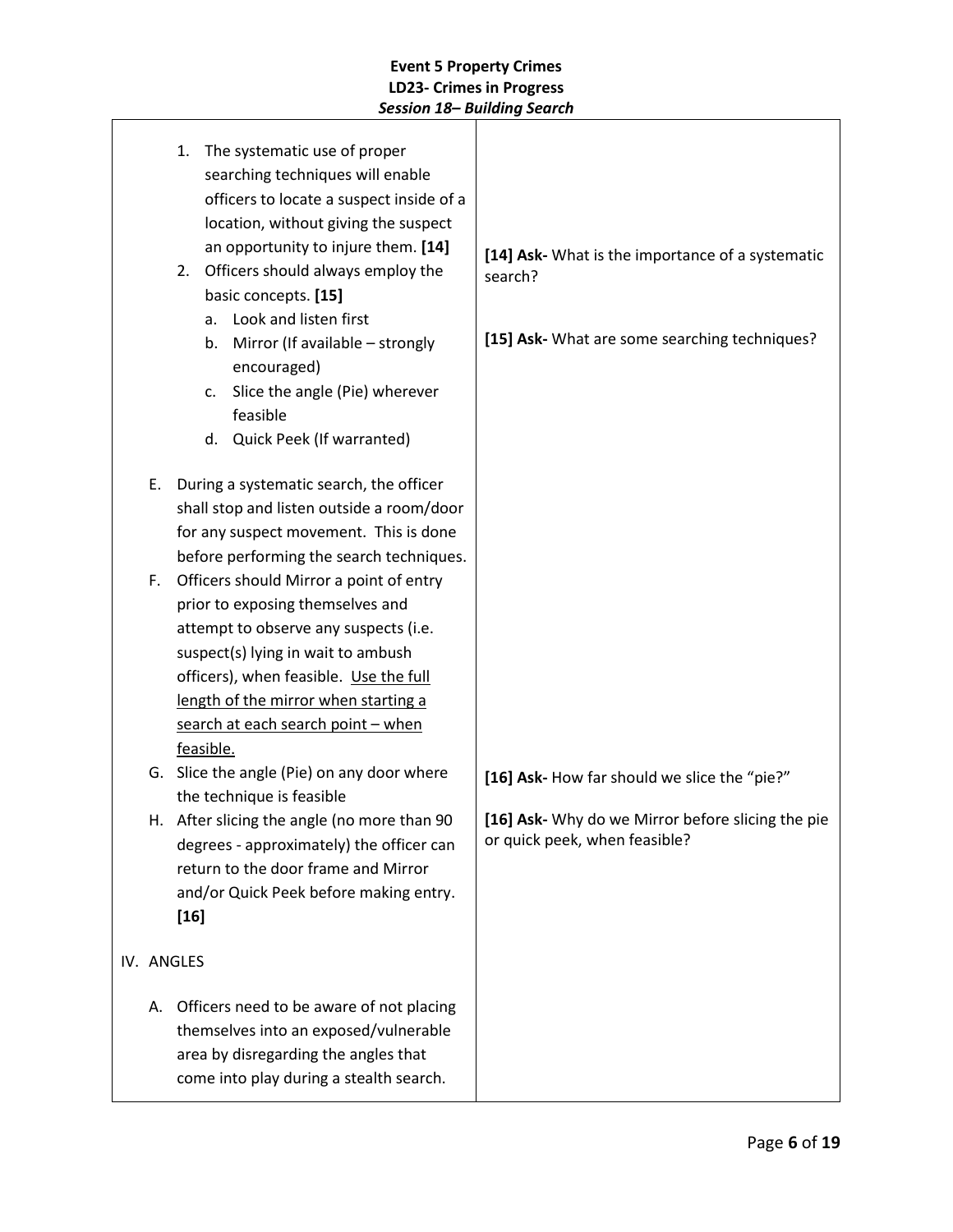|    |    | JESSIUII 10– DUIIUIIIY JEUIUII                                                                                          |                                                                              |
|----|----|-------------------------------------------------------------------------------------------------------------------------|------------------------------------------------------------------------------|
|    |    | Adjusting movements of the search,<br>1.<br>officers must be in sequence with<br>areas being covered by other officers. |                                                                              |
|    |    | 2. This will keep officers from moving<br>into an area where a suspect would                                            |                                                                              |
|    |    | be able to attack the officer.                                                                                          | [17] Ask- Why is it important to quickly get<br>through a doorway?           |
|    | В. | One of the greatest dangers while                                                                                       |                                                                              |
|    |    | searching is not being cognizant of an                                                                                  | [18] Ask- What are the three types of entries?                               |
|    |    | angle working against an officer, and to<br>the suspect's advantage.                                                    |                                                                              |
| V. |    | <b>ENTRIES</b>                                                                                                          | [19] Ask- How many officers to enter a room?                                 |
|    | А. | The entry into a location can be a very                                                                                 |                                                                              |
|    |    | dangerous time for officers. Doorways<br>have long been referred to as "The Fatal                                       |                                                                              |
|    |    | Funnel." Officers need to make entries                                                                                  |                                                                              |
|    |    | using several techniques. [17]                                                                                          |                                                                              |
|    |    | Crisscross <sup>[18]</sup><br>1.                                                                                        |                                                                              |
|    |    | <b>Button Hook</b><br>2.                                                                                                |                                                                              |
|    |    | Linear (hallways or narrow areas)<br>3.                                                                                 |                                                                              |
|    | В. | Room entries shall be completed by a                                                                                    |                                                                              |
|    |    | minimum of two officers. [19]                                                                                           |                                                                              |
|    |    | Never allow less than two officers to<br>1.<br>enter a room.                                                            |                                                                              |
|    |    | Flexibility is a must always.<br>2.                                                                                     |                                                                              |
|    |    | If a room were so small that two<br>3.                                                                                  |                                                                              |
|    |    | officers would cause congestion                                                                                         |                                                                              |
|    |    | inside the area, then one officer                                                                                       |                                                                              |
|    |    | enters while the other covers from                                                                                      |                                                                              |
|    |    | the doorway.                                                                                                            |                                                                              |
|    |    | 4. Although two officers may be the<br>minimum, most larger rooms will                                                  |                                                                              |
|    |    | require 3 or more to adequately                                                                                         |                                                                              |
|    |    | cover and clear all areas of concern.                                                                                   | [20] Ask- Why is it tactically unsafe to use two or<br>more points of entry? |
|    |    |                                                                                                                         |                                                                              |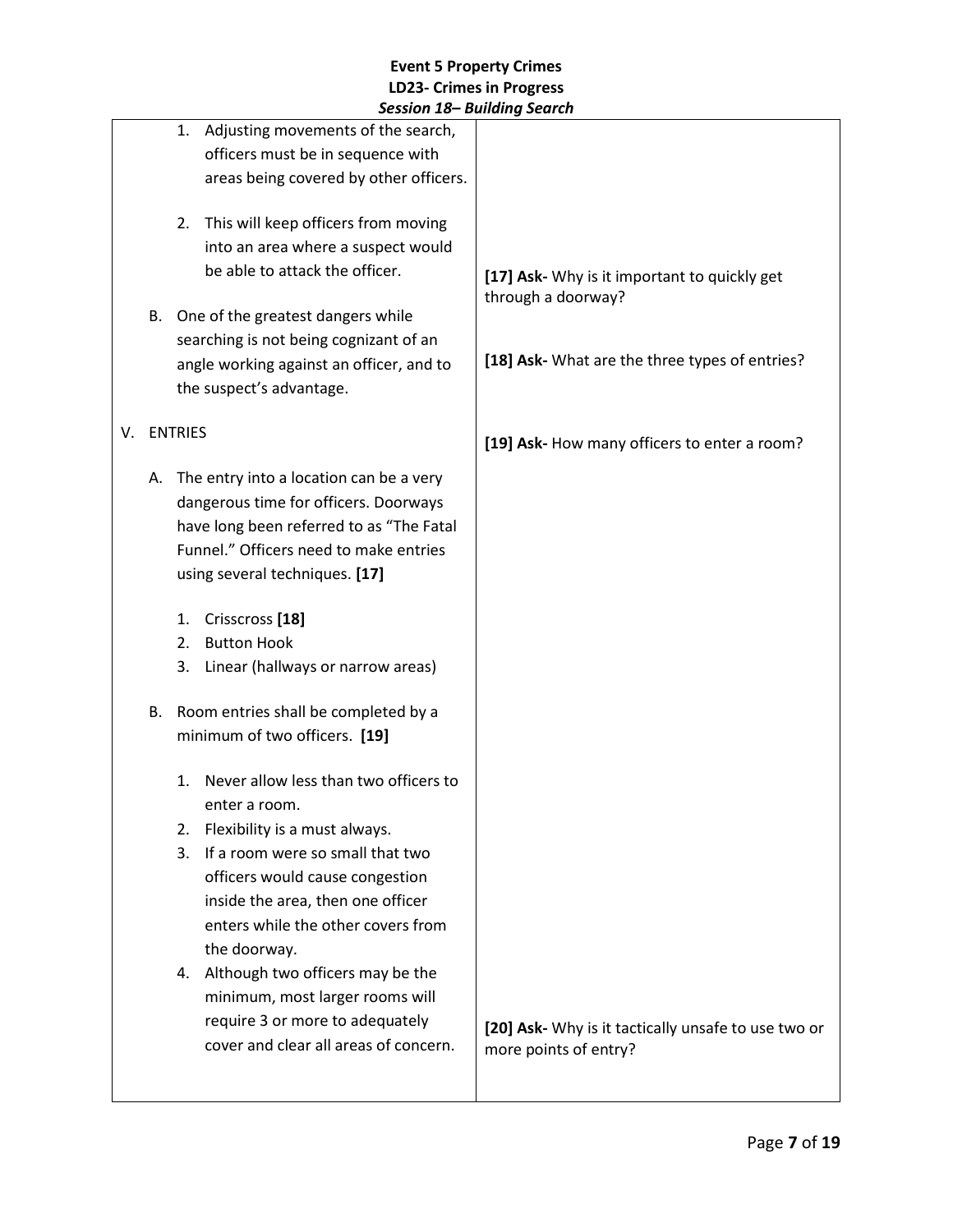|                                         | JESSIUII 10– DUIIUIIIY JEUIUII              |                                                                                                 |
|-----------------------------------------|---------------------------------------------|-------------------------------------------------------------------------------------------------|
|                                         | C. It is imperative that only one entrance  |                                                                                                 |
|                                         | point is utilized during the search.        |                                                                                                 |
|                                         | It is recommended for teams to have<br>1.   |                                                                                                 |
|                                         | an alternate entry point planned,           |                                                                                                 |
|                                         | should the first point of entry fail.       |                                                                                                 |
|                                         | It is tactically unsafe to use two or<br>2. |                                                                                                 |
|                                         | more points of entry, simultaneously        |                                                                                                 |
|                                         | on the same floor.                          |                                                                                                 |
|                                         | 3. Officers can mistakenly come into        |                                                                                                 |
|                                         | contact with each other during the          |                                                                                                 |
|                                         | search. [20]                                |                                                                                                 |
| D.                                      | Officers need to visually sweep an area     | [21] Ask- Why is it important to visually sweep<br>the corner first upon entering the location? |
|                                         | upon entering.                              |                                                                                                 |
|                                         | The visual sweep should always be:<br>1.    |                                                                                                 |
|                                         | Corner<br>a.                                |                                                                                                 |
|                                         | Center<br>b.                                |                                                                                                 |
|                                         | Up and Down<br>C.                           |                                                                                                 |
|                                         | d. These rules are in place to ensure       |                                                                                                 |
|                                         | that an officer does a complete             |                                                                                                 |
|                                         | visual sweep of the entered                 |                                                                                                 |
|                                         | room.                                       | [22] Ask- What are some ways to communicate                                                     |
|                                         | While conducting these<br>e.                | inside the location?                                                                            |
|                                         | maneuvers, officers should                  |                                                                                                 |
|                                         | remember to keep their head up              |                                                                                                 |
|                                         | and muzzle down, to avoid                   | The instructor will demonstrate the hand signals.                                               |
|                                         | blocking their full field of view.          |                                                                                                 |
|                                         | $[21]$                                      |                                                                                                 |
|                                         |                                             |                                                                                                 |
|                                         | VI. COMMUNICATIONS INSIDE THE LOCATION      |                                                                                                 |
|                                         | A. Communications between officers          |                                                                                                 |
|                                         | conducting a building search is a key       |                                                                                                 |
| element in the successful conclusion of |                                             |                                                                                                 |
|                                         | the search.                                 |                                                                                                 |
|                                         | Officers need to communicate by use<br>1.   |                                                                                                 |
|                                         | of hand signals if possible and             |                                                                                                 |
|                                         | verbally if necessary. [22]                 |                                                                                                 |
|                                         | Hand signals need to be established<br>2.   |                                                                                                 |
|                                         | and understood by all Officers              |                                                                                                 |
|                                         | involved in the search.                     |                                                                                                 |
|                                         |                                             |                                                                                                 |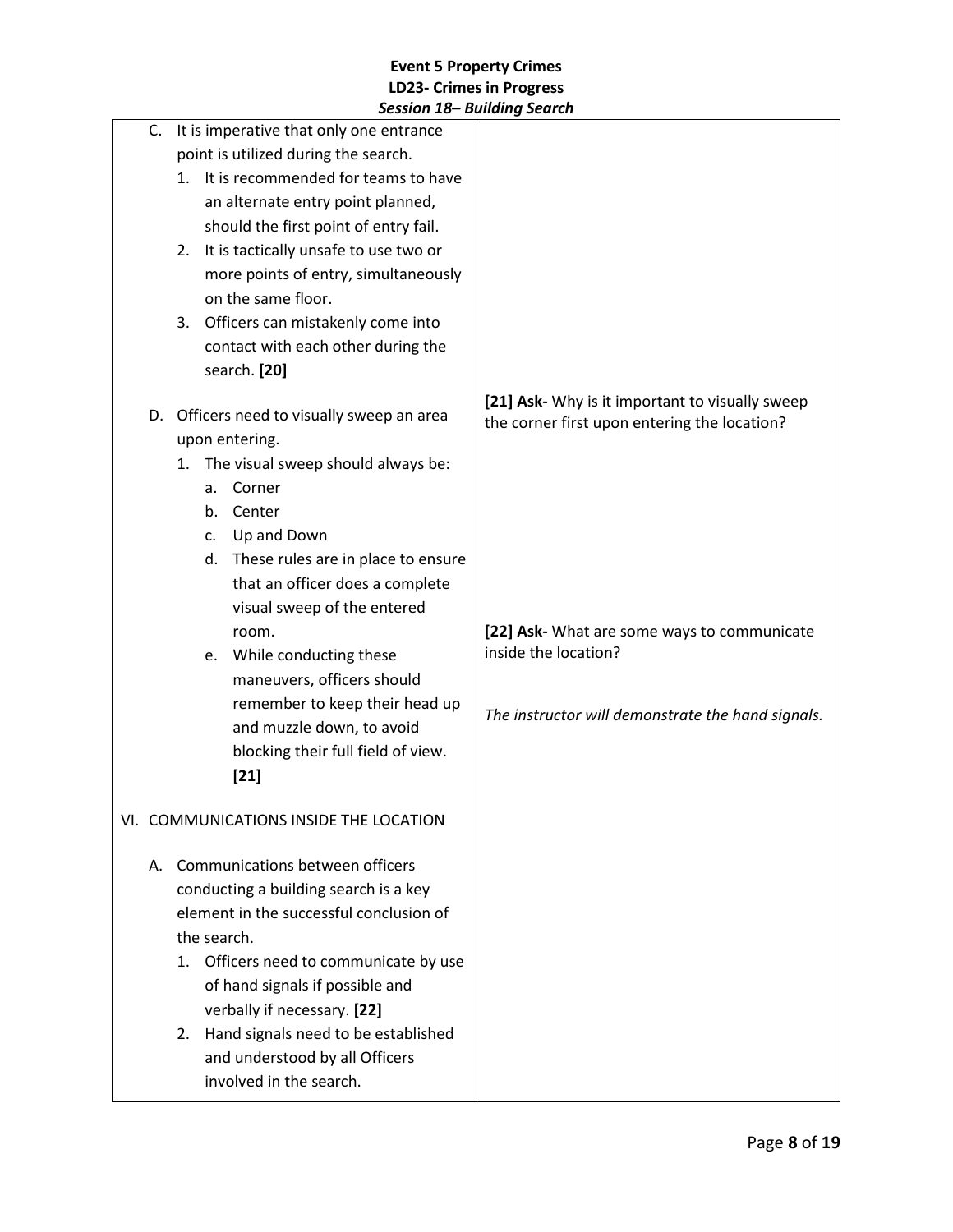|    | Suspect - Support hand open<br>a.            |                                                   |
|----|----------------------------------------------|---------------------------------------------------|
|    | wide flaring all fingers pointed in          |                                                   |
|    | direction of suspect.                        |                                                   |
|    | b. Cover - Sweeping of the support           |                                                   |
|    | hand over the head in a back and             | The instructor will review the drawing and        |
|    |                                              | exhibiting policy with the class.                 |
|    | forth manner followed by the                 |                                                   |
|    | pointing of a finger in the                  |                                                   |
|    | direction, or at the object needed           |                                                   |
|    | to be covered.                               |                                                   |
|    | Stop - A closed fist (support<br>c.          |                                                   |
|    | hand) held up near the face.                 |                                                   |
|    | To gain the attention of the team<br>d.      |                                                   |
|    | - Snapping of the fingers (support<br>hand). |                                                   |
|    | e. Follow - Support hand - Open              |                                                   |
|    | palm, arm moved in a circular                |                                                   |
|    | motion at the elbow.                         |                                                   |
|    |                                              |                                                   |
|    | VII. WEAPON POSITIONING                      |                                                   |
|    | A. It should be clearly understood that      |                                                   |
|    | building searches are a high-risk            |                                                   |
|    | situation.                                   |                                                   |
| 1. | Officers will normally have their            |                                                   |
|    | firearm drawn from their holsters            |                                                   |
|    | since a search for the suspect has the       |                                                   |
|    | possibility of escalating into a use of      |                                                   |
|    | deadly force situation.                      | [23] Ask- What are the four firearms Basic Safety |
|    | 2. Proper weapons handling during the        | Rules?                                            |
|    | search is paramount to officer safety.       |                                                   |
|    | For example, the Searching Officer           |                                                   |
|    | may, briefly, conduct a search with          |                                                   |
|    | his/her firearm holstered while the          |                                                   |
|    | Primary Cover Officer covers the             |                                                   |
|    | Searching Officer, i.e. mirroring,           |                                                   |
|    | lifting bed, moving furniture, opening       |                                                   |
|    | doors.                                       |                                                   |
| 3. | Officers should remember to keep             |                                                   |
|    | their head up and muzzle down, to            |                                                   |
|    | avoid blocking their full field of view,     |                                                   |
|    | as suspects often hide in low places.        |                                                   |
|    |                                              |                                                   |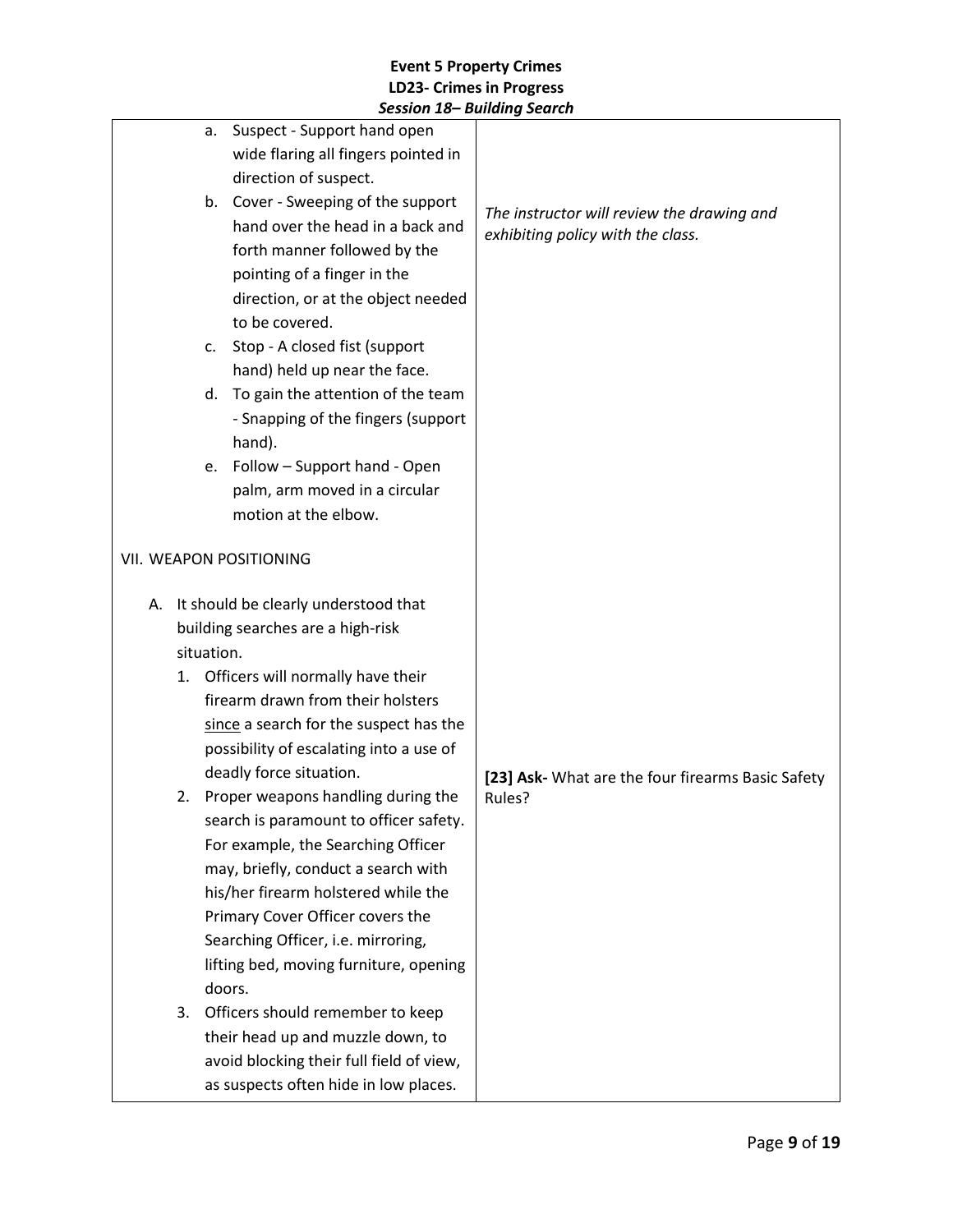|                      |                                  | 4. Several key elements to safe and                        |                                                                                                     |
|----------------------|----------------------------------|------------------------------------------------------------|-----------------------------------------------------------------------------------------------------|
|                      | proper weapons handling include  |                                                            |                                                                                                     |
|                      | $[23]$                           |                                                            |                                                                                                     |
|                      | All guns are always loaded<br>a. |                                                            | [24] Ask- Weapons handling should be restricted                                                     |
|                      |                                  | Never allow the muzzle to cover<br>b.                      | to the Officers primary hand unless?                                                                |
|                      |                                  | anything you are not willing to                            |                                                                                                     |
|                      |                                  | shoot.                                                     |                                                                                                     |
|                      |                                  | Keep your finger off the trigger<br>c.                     |                                                                                                     |
|                      |                                  | until your sights are aligned on                           |                                                                                                     |
|                      |                                  | the target and you intend to                               |                                                                                                     |
|                      |                                  | shoot                                                      |                                                                                                     |
|                      |                                  | Be sure of your target<br>d.                               |                                                                                                     |
|                      |                                  | If an Officer moves in front of<br>e.                      |                                                                                                     |
|                      |                                  | your weapon, depress the muzzle                            |                                                                                                     |
|                      |                                  | until the Officer is clear of your                         |                                                                                                     |
|                      |                                  | muzzle.                                                    |                                                                                                     |
|                      |                                  | f.<br>Weapons handling should be                           |                                                                                                     |
|                      |                                  | restricted to the Officers primary                         |                                                                                                     |
|                      |                                  | hand unless the Officer is                                 |                                                                                                     |
|                      |                                  | competent with their off hand or                           |                                                                                                     |
|                      |                                  | they are injured. [24]                                     |                                                                                                     |
|                      |                                  | When using a flashlight, Officers<br>g.                    |                                                                                                     |
|                      |                                  | should utilize the Harries,                                |                                                                                                     |
|                      |                                  | Chapman technique or Pistol<br>with attached light (PWAL). |                                                                                                     |
|                      |                                  |                                                            | [25] Ask- What are the hazards of silhouetting an                                                   |
| <b>VIII.LIGHTING</b> |                                  |                                                            | officer with your light?                                                                            |
|                      |                                  |                                                            |                                                                                                     |
|                      |                                  | A. Lighting is a key element in a successful               |                                                                                                     |
|                      |                                  | search.                                                    |                                                                                                     |
|                      |                                  | 1. Officers must be able to see clearly to                 |                                                                                                     |
|                      |                                  | ensure they are not missing a hidden                       |                                                                                                     |
|                      |                                  | suspect's location.                                        |                                                                                                     |
|                      | 2.                               | The proper use of lights can make an                       |                                                                                                     |
|                      |                                  | officer's task much easier and safer.                      |                                                                                                     |
|                      | 3.                               | Improper use of lighting can place an                      |                                                                                                     |
|                      |                                  | officer in a position of disadvantage                      |                                                                                                     |
|                      |                                  | without the officer realizing the                          |                                                                                                     |
|                      |                                  | danger.                                                    | [26] Ask- What is the advantage of placing light in<br>the face of a suspect in a dark environment? |
|                      |                                  | Lights in front of an officer with<br>a.                   |                                                                                                     |
|                      |                                  | darkness behind.                                           |                                                                                                     |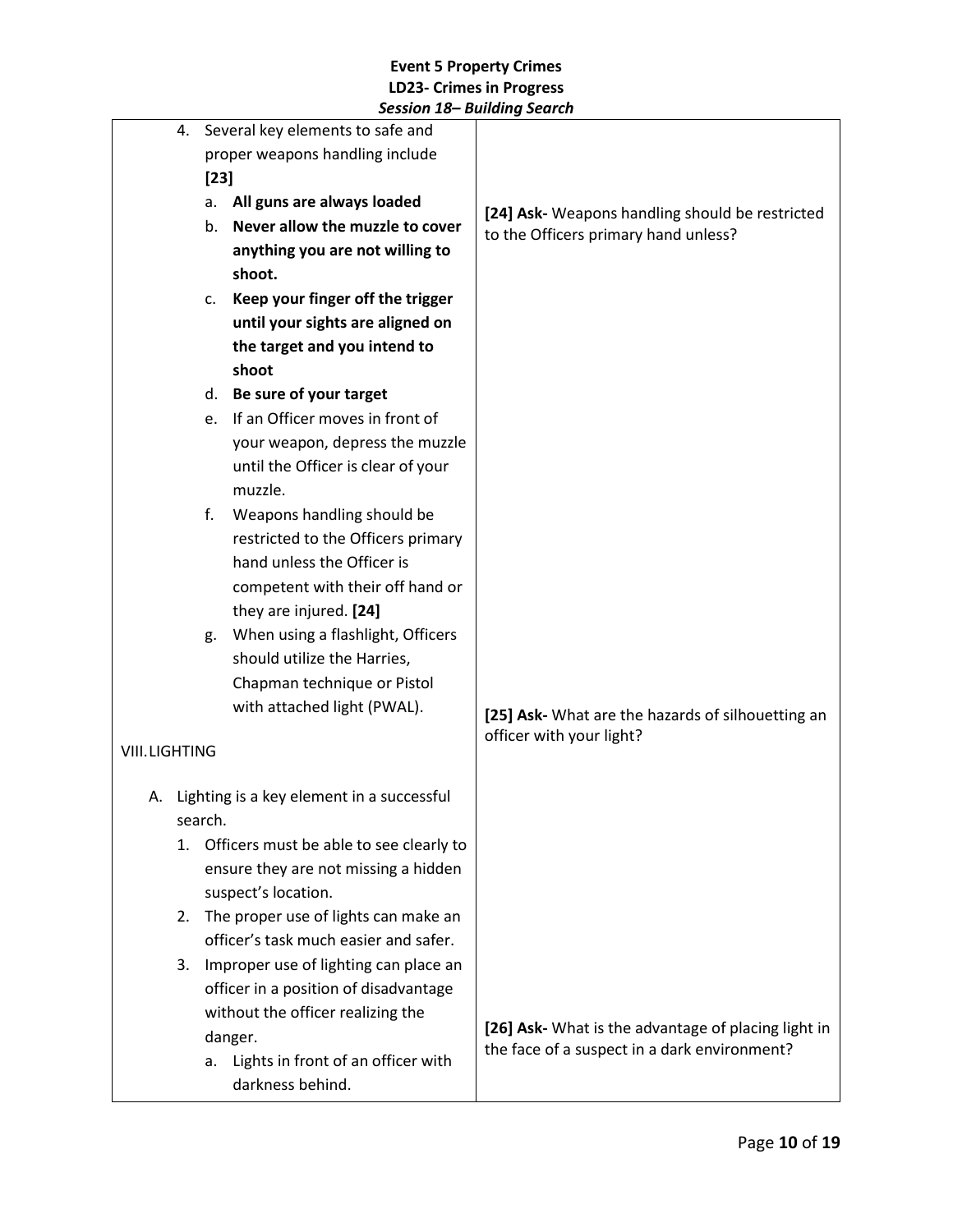|    |                     | Session 18– Building Search               |                                                                 |
|----|---------------------|-------------------------------------------|-----------------------------------------------------------------|
|    | b.                  | Never silhouette an officer with          |                                                                 |
|    |                     | your light. [25]                          |                                                                 |
|    | c.                  | Avoid turning your light off in a         |                                                                 |
|    |                     | dark environment.                         |                                                                 |
|    | d.                  | Darkness is a suspect's friend.           |                                                                 |
|    |                     | Light is his/her enemy.                   |                                                                 |
|    | e.                  | Lighting placed into the face of a        |                                                                 |
|    |                     | suspect in a dark environment             |                                                                 |
|    |                     | will place the suspect at a               |                                                                 |
|    |                     | disadvantage. The suspect may             |                                                                 |
|    |                     | be unable to see the officer              |                                                                 |
|    |                     | behind the beam of light. [26]            |                                                                 |
|    | f.                  | Refrain from placing your light           | [27] Ask- Why is mental preparation a must                      |
|    |                     | system in your primary hand.              | during police work?                                             |
|    |                     |                                           |                                                                 |
|    | IX. OFFICER RESCUES |                                           |                                                                 |
| А. |                     | The safety of officers during a search is |                                                                 |
|    |                     | most important.                           |                                                                 |
|    |                     | 1. Although officers may do everything    |                                                                 |
|    |                     | right, misfortune can occur with one      |                                                                 |
|    |                     | of the officers involved in the search    |                                                                 |
|    |                     | becoming injured by a suspect.            | (Demonstrate an officer down rescue Learning                    |
|    |                     | 2. Officers need to be prepared to deal   | Activity 2)                                                     |
|    |                     | with these situations in a tactically     |                                                                 |
|    |                     | competent manner.                         |                                                                 |
|    |                     |                                           |                                                                 |
| В. |                     | "The body will readily go where the mind  |                                                                 |
|    |                     | has already been" mental preparation is   |                                                                 |
|    | a must. [27]        |                                           | [28] Ask- Why do we search with a minimum of<br>three officers? |
|    | 1.                  | An officer knowing what they must         |                                                                 |
|    |                     | do in a critical incident is going to     |                                                                 |
|    |                     | react much quicker and with greater       |                                                                 |
|    |                     | precision, compared to an officer         |                                                                 |
|    |                     | who is totally unprepared.                |                                                                 |
|    |                     |                                           | [29] Ask- What is the definition of Cover Fire?                 |
| C. |                     | Officer rescues need to be performed in   |                                                                 |
|    |                     | the following manner. [23.IV.A.5]         |                                                                 |
|    |                     |                                           |                                                                 |
|    | 1.                  | As an officer goes down, the officer      |                                                                 |
|    |                     | closest yells out the officer's name      |                                                                 |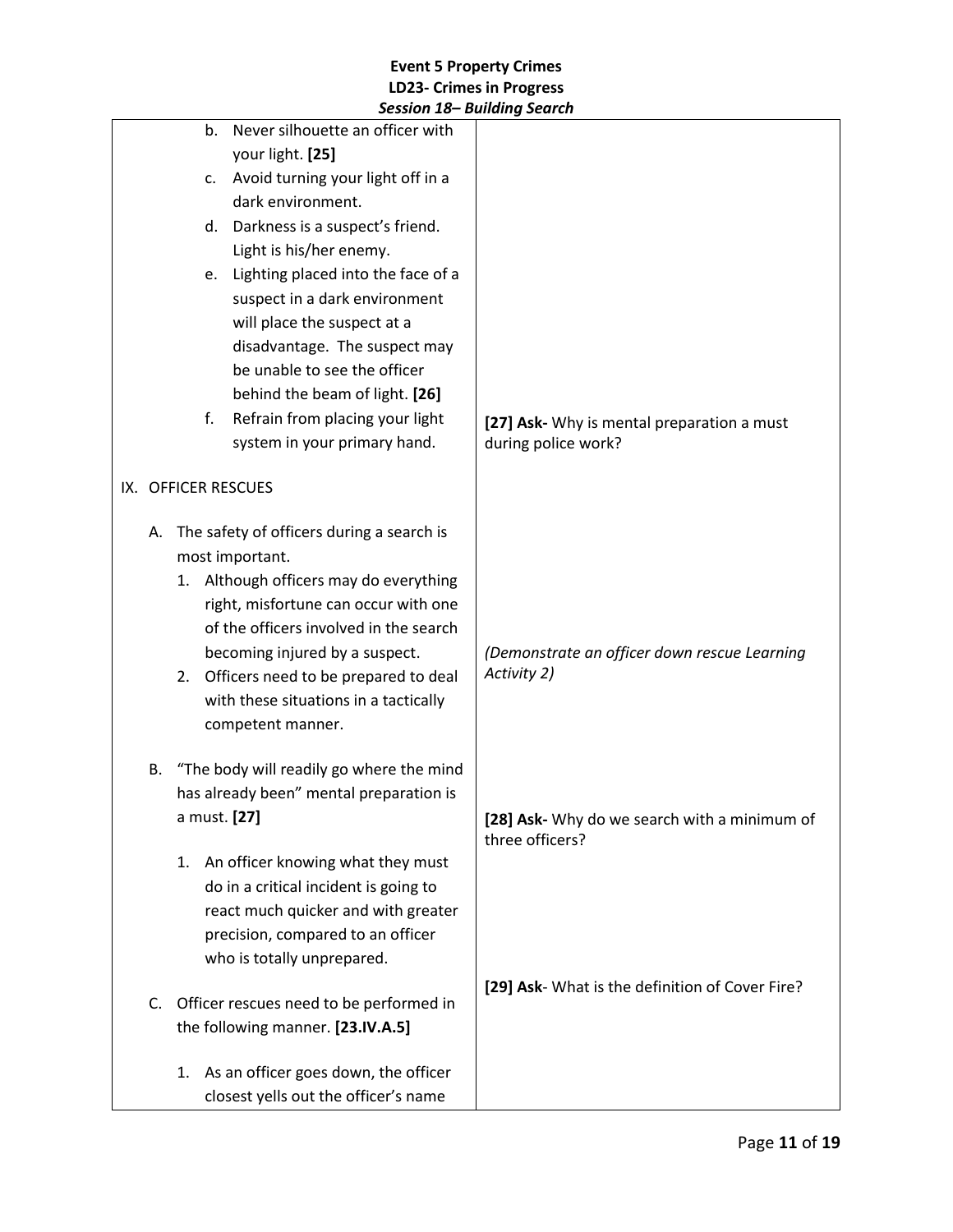|                                         | JESSIUII 10 DUIIUIIIY JEUIUII            |                                                                                      |
|-----------------------------------------|------------------------------------------|--------------------------------------------------------------------------------------|
|                                         | yelling (Smith is down, Smith is         |                                                                                      |
|                                         | down) or "Officer Down!". [28]           |                                                                                      |
| The officer closest to the downed<br>2. |                                          |                                                                                      |
| officer then moves in front or to a     |                                          |                                                                                      |
|                                         | tactically superior position in relation |                                                                                      |
|                                         | to the downed officer. If the downed     |                                                                                      |
|                                         | officer, or other persons remain in      |                                                                                      |
|                                         | immediate danger from death or           |                                                                                      |
|                                         | serious bodily injury, the cover officer |                                                                                      |
|                                         | may employ cover fire to aid with the    |                                                                                      |
|                                         | rescue of the downed officer. [28]       | [30] Ask- Why is it important for the rescue<br>officer to communicate?              |
| 3.                                      | Cover fire is "controlled and            |                                                                                      |
|                                         | deliberate fire, directed at a life-     |                                                                                      |
|                                         | endangering threat, where an Officer     |                                                                                      |
|                                         | reasonable believes the threat to be     |                                                                                      |
|                                         | located. [29]                            |                                                                                      |
|                                         | The cover fire does not have to<br>a.    | [31] - Officers should explain the advantages of<br>slowing down their rate of fire. |
|                                         | be directed specifically at the          |                                                                                      |
| suspect, but instead, the specific      |                                          |                                                                                      |
| area where the officer believes         |                                          |                                                                                      |
| the suspect is located.                 |                                          | [32] Ask- Why should officers always expect to                                       |
|                                         | b. Cover fire can be fired through       | find a suspect?                                                                      |
| walls to suppress the suspect's         |                                          |                                                                                      |
| assault upon the downed officer.        |                                          |                                                                                      |
|                                         | The next officer will go to the<br>c.    |                                                                                      |
| downed officer, holster, and            |                                          |                                                                                      |
|                                         | physically extract the officer from      |                                                                                      |
|                                         | the location. The officer should         |                                                                                      |
|                                         | communicate that they are                |                                                                                      |
|                                         | moving and that they are out so          |                                                                                      |
|                                         | the cover officer is not left in the     |                                                                                      |
|                                         | location by himself/herself [30]         |                                                                                      |
| 4.                                      | Officers utilizing cover fire must fire  |                                                                                      |
|                                         | in a systematic manner that will         |                                                                                      |
| afford the rescuer the time necessary   |                                          | [33] Ask- What are some locations officers can                                       |
|                                         | for extraction.                          | take the suspect(s) into custody?                                                    |
|                                         | Rate of fire should be controlled<br>a.  |                                                                                      |
|                                         | and at a rate that allows the            |                                                                                      |
|                                         | officer to maintain accuracy and         |                                                                                      |
|                                         | ammo management. [31]                    |                                                                                      |
|                                         | X. APPREHENDING THE SUSPECT              |                                                                                      |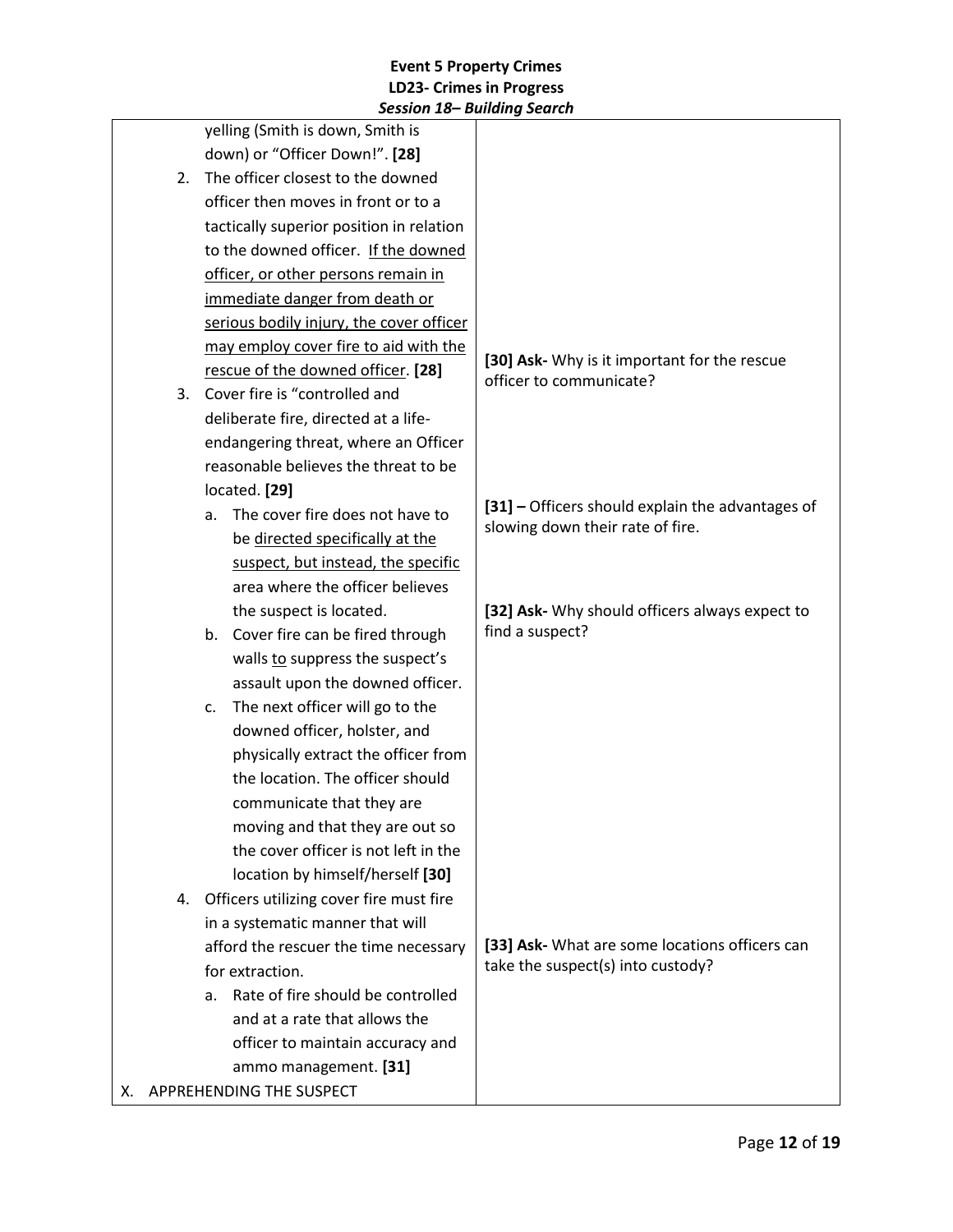|    |                |          | A. Officers should always expect to find a  |                                                  |
|----|----------------|----------|---------------------------------------------|--------------------------------------------------|
|    |                |          | suspect in every corner and behind every    |                                                  |
|    |                |          | piece of furniture.                         |                                                  |
| В. |                |          | Using this basic principal, an officer will |                                                  |
|    |                |          | eliminate the element of surprise when      |                                                  |
|    |                |          | they have located a suspect. [32]           | Why is it important to use proper handcuffing    |
|    |                |          | 1. Remember, you must be prepared to        | techniques?                                      |
|    |                |          | deal with the suspect once they are         |                                                  |
|    |                | located. |                                             |                                                  |
|    | a.             |          | Always consider secondary                   |                                                  |
|    |                |          | suspects.                                   |                                                  |
|    |                |          | b. Control the suspect's hands.             | Why is it important to do a thorough search of   |
|    | $\mathsf{C}$ . |          | Move the suspect to a location              | the suspect?                                     |
|    |                |          | that is advantageous to the                 |                                                  |
|    |                |          | officers, i.e. an area that has             |                                                  |
|    |                |          | been cleared by officers and                |                                                  |
|    |                |          | minimizes exposure for officers             |                                                  |
|    |                |          | and suspect.                                |                                                  |
|    | d.             |          | Consider the best location for              |                                                  |
|    |                |          | taking the suspect into custody.            |                                                  |
|    |                |          | 1) If there is an area inside of            |                                                  |
|    |                |          | the location that has been                  |                                                  |
|    |                |          | cleared by officers and                     |                                                  |
|    |                |          | considered safe, it can be                  |                                                  |
|    |                |          | used. [33]                                  |                                                  |
|    |                | 2)       | If you locate a suspect with a              |                                                  |
|    |                |          | mirror and you don't believe                |                                                  |
|    |                |          | the suspect knows they have                 |                                                  |
|    |                |          | been located with the mirror,               |                                                  |
|    |                |          | (undetected), use hand                      |                                                  |
|    |                |          | signals to notify the search                |                                                  |
|    |                |          | team.                                       |                                                  |
|    |                | 3)       | If you locate a suspect with a              |                                                  |
|    |                |          | mirror, and you believe the                 |                                                  |
|    |                |          | suspect knows they have                     |                                                  |
|    |                |          | been found (detected), use                  | [34] Ask- Why does one officer search at a time? |
|    |                |          | strong verbal commands to                   |                                                  |
|    |                |          | advise the suspect what to                  |                                                  |
|    |                |          | do and to also notify the                   |                                                  |
|    |                |          |                                             |                                                  |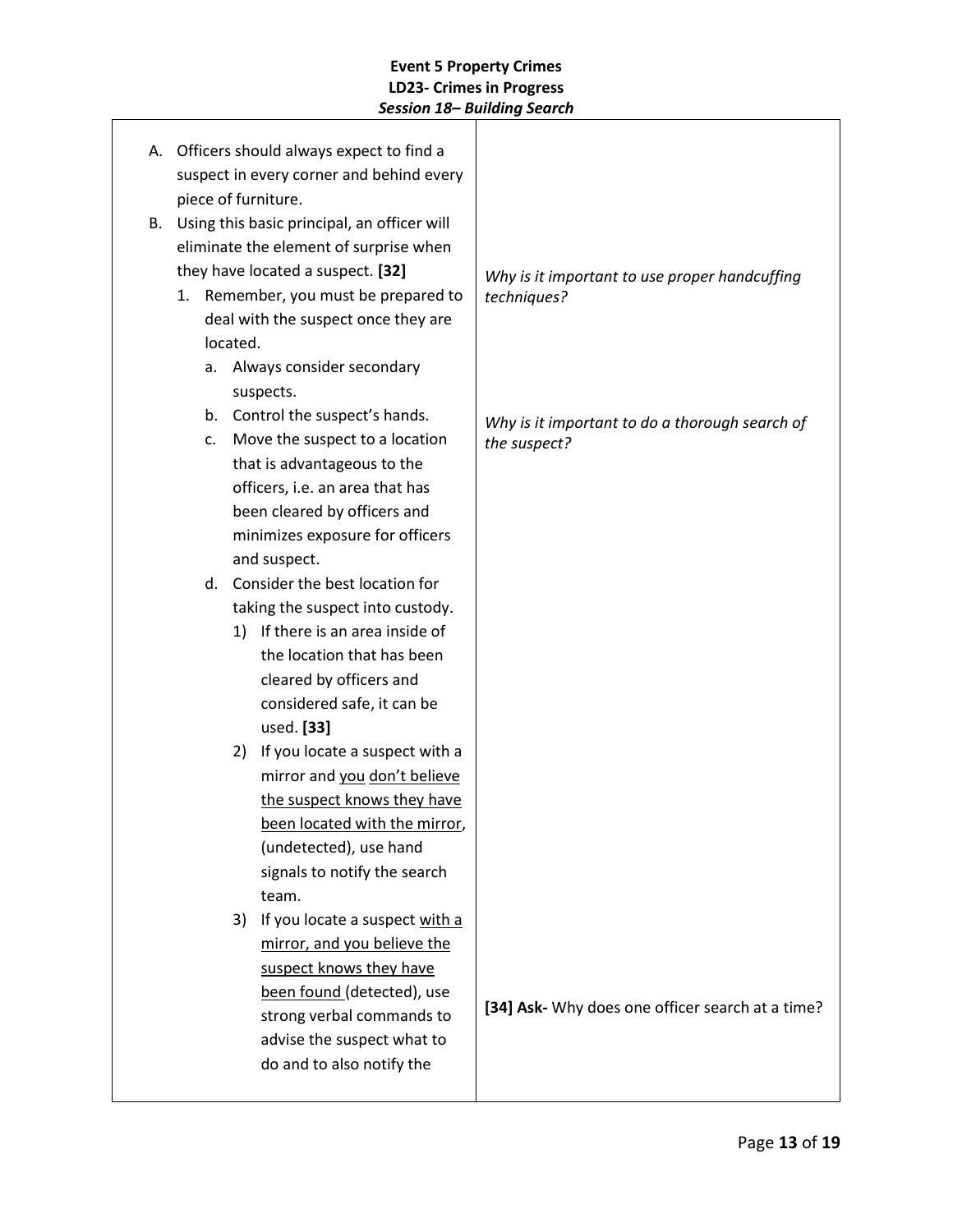|                     |                                                |          | session 10 Dununiy seuren              |                                                                                                |
|---------------------|------------------------------------------------|----------|----------------------------------------|------------------------------------------------------------------------------------------------|
|                     |                                                |          | search team that you've                |                                                                                                |
|                     |                                                |          | located the suspect.                   |                                                                                                |
|                     |                                                |          | 4) If you must take the suspect        |                                                                                                |
|                     |                                                |          | outside of the location for            |                                                                                                |
|                     |                                                |          | officer safety, then do so.            |                                                                                                |
|                     |                                                |          | e. Control the suspect movements.      |                                                                                                |
|                     |                                                | f.       | Slow their movements down by           |                                                                                                |
|                     |                                                |          | placing the suspect onto their         |                                                                                                |
|                     |                                                |          | knees.                                 |                                                                                                |
|                     |                                                | g.       | Never place a suspect between          | The instructors will demonstrate the three                                                     |
|                     |                                                |          | officers, or pull a suspect past a     | entries, crisscross, button hook and linear. The                                               |
|                     |                                                |          | covering officer.                      | students will practice the entries.                                                            |
|                     |                                                | h.       | Handcuff the suspect, search           |                                                                                                |
|                     |                                                |          | them thoroughly and conduct an         | The instructors will demonstrate Mirroring                                                     |
|                     |                                                |          | interview.                             | techniques, Slicing the Angle (Pie) and the Quick                                              |
|                     |                                                | i.       | Resume search.                         | Peek. The instructors will also demonstrate                                                    |
|                     |                                                | j.       | Complete Investigation.                | making entry into an open door, addressing a<br>closed door and a door that opens outward. The |
|                     |                                                |          |                                        | students will practice the techniques.                                                         |
|                     | XI. ADDITIONAL CONSIDERATIONS                  |          |                                        |                                                                                                |
|                     |                                                |          |                                        | End 2 hours                                                                                    |
|                     |                                                |          | A. Building Searches are an inherently |                                                                                                |
|                     | dangerous task that officers must do<br>daily. |          |                                        |                                                                                                |
|                     |                                                |          |                                        | Session 2- 3hrs Students will practice entries and                                             |
|                     |                                                |          | 1. There are many considerations that  | the different search techniques.                                                               |
|                     |                                                |          | must be observed before, during and    | Session 3- 2hrs Learning Activity 1                                                            |
|                     |                                                |          | after the search.                      | Session 4- 2hrs Learning Activity 2 (Officer Down                                              |
|                     | B. "There are no absolutes in tactics, but     |          |                                        | Rescue)                                                                                        |
|                     | there are things you absolutely must do."      |          |                                        | Session 5- 3hrs Learning Activity 3                                                            |
|                     |                                                |          | 1. Only one officer searches at a time | Session 6-2hrs Stairwell Searches, Learning                                                    |
|                     |                                                |          | (avoids confusion). [34]               | Activity 1,3                                                                                   |
|                     | 2.                                             |          | Use light to your advantage and        |                                                                                                |
|                     |                                                |          | realize when light is placing you at a |                                                                                                |
|                     |                                                |          | disadvantage.                          |                                                                                                |
| Key learning points |                                                |          |                                        |                                                                                                |
|                     |                                                |          | Avoid entering a location alone        |                                                                                                |
|                     |                                                |          | Avoid the center of halls and rooms    |                                                                                                |
|                     |                                                |          | Avoid standing in a doorway            |                                                                                                |
|                     |                                                |          | Keep noise down to a minimum           |                                                                                                |
|                     |                                                |          | Stop and listen periodically           |                                                                                                |
|                     |                                                | Teamwork |                                        |                                                                                                |
|                     |                                                |          | <b>Command and Control</b>             |                                                                                                |
|                     |                                                |          |                                        |                                                                                                |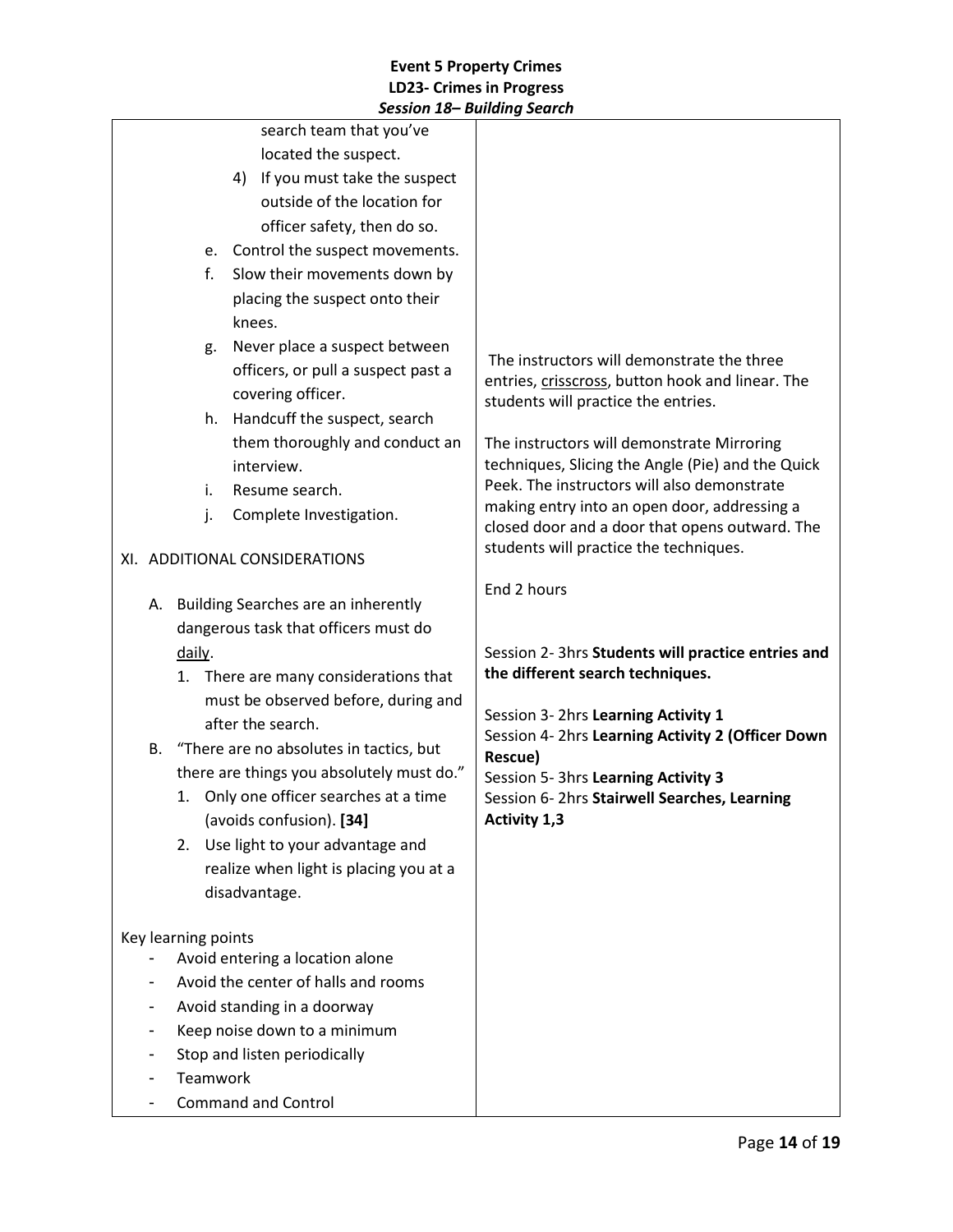| $\sim$ | Take your time, there is no reason to rush $ $ |  |
|--------|------------------------------------------------|--|
|        |                                                |  |
| XII.   |                                                |  |

# **Learning Activity 1- Possible Open Door at 12020 Academy Circle [23.II.C.1,2,3,4,6,7,8,9,10 23.III.A.2]**

**Purpose-** Provide the students with an understanding of search concepts and the knowledge and use of the equipment necessary to conduct a safe search.

**Description-** The suspect will hide under the countertop at 12020 Academy Circle. The suspect will be played by one of the instructors.

Four recruits will be chosen to assume the role of the police officers. The primary unit will receive a radio call of a possible open door at 12020 Academy Circle. The officers will have a call back number and will attempt to contact the PR (Person Reporting). The PR will advise the officers the front door of the residence at 12020 Academy Circle is open. There is no additional information given.

The primary unit will advise dispatch of their code 6 location and communicate any pertinent information. The officers will make a safe approach and observe the front door of the location ajar. The unit will communicate all necessary information including requesting additional resources to contain the building. The officers should utilize the 4 C's (Control, Communicate, Coordinate and Contain). After containing the **location**, the officers will attempt to call out any potential suspects inside of the location using available resources.

The officers will work as a team and use the search methods they were taught. They will enter the location and using the search methods they were taught the officers will locate the suspect hiding under the countertop. The officers will successfully take the suspect into custody using the building search concepts.

(*The time needed to get to the point of extraction and arrest will vary. Completing the scenario successfully will vary in time depending on the students)* 

### Suspect behaviors:

• Cooperative

### **Resources needed:**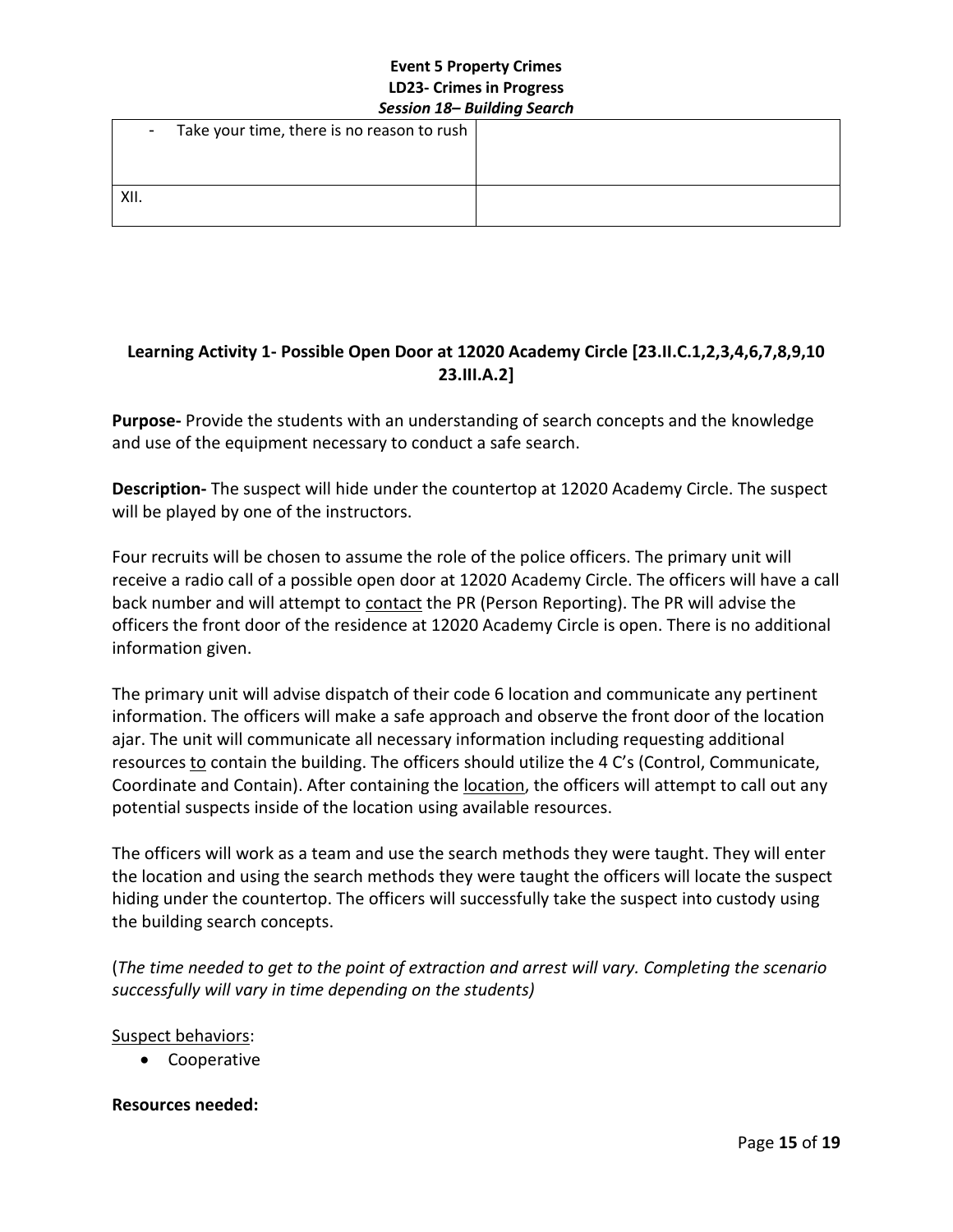- Inert handguns
- Mirror
- Flashlight
- Training radios
- 1 radio for emergency notifications

#### **Key learning points:**

- Communication
- What we do with an Area of Concern (Cover, clear or secure)
- Avoid entering a location alone
- Avoid the center of halls and rooms
- Avoid standing in a doorway
- Keep noise down to a minimum
- Stop and listen periodically
- The importance of teamwork
- The importance of Command and Control
- Take your time, there is no reason to rush

**Time needed:** 15-20 minutes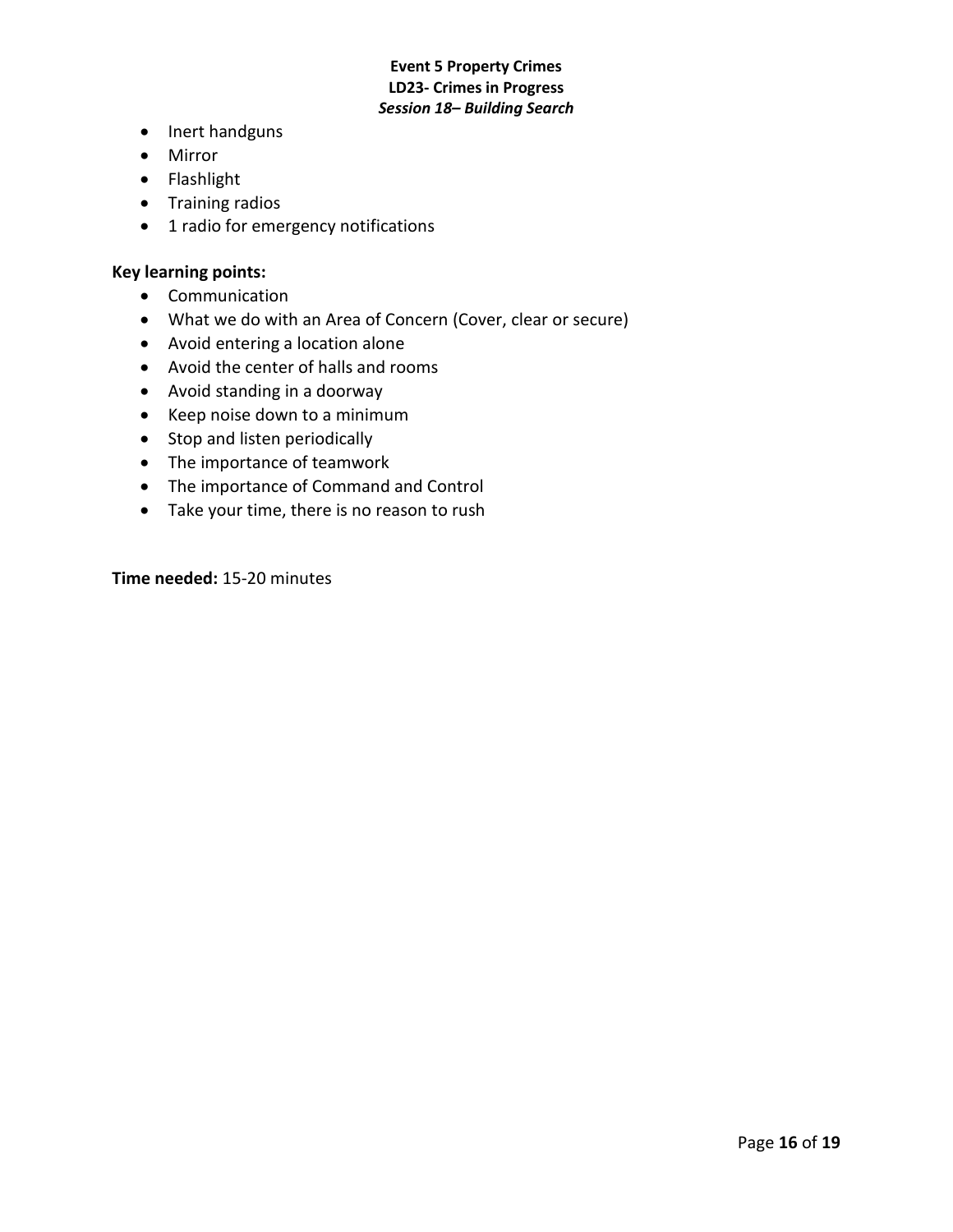# **Learning Activity 2- Officer Down Rescue Demonstration [23.IV.A.5,]**

**Purpose-**The students will understand the proper tactics in performing an Officer Down Rescue. The students will demonstrate an Officer Down Rescue during Building Search Simunitions.

**Description-** Four Recruit Officers will assume the role of officers searching a building in Sit Sim Village (any building). One instructor (role-player) will assume the role of the suspect who will be hiding inside the building. Three officers will enter the building and the suspect will start shooting. One officer will go down simulating he/she had been shot. The officer closest to the downed officer yells out the officer's name ("Jones is down, Jones is down") or "Officer Down!" The officer closest to the downed officer then moves in front or to a tactically superior position in relation to the downed officer and begins firing cover fire. Cover fire shall be directed at the area where the officer knows the suspect is located. The next officer will go to the downed officer and physically extract the officer from the location. He/she shall verbalize they are moving so the officer providing cover fire does not get left inside the building by herself/himself.

### Suspect behaviors:

• Deadly

### **Resources needed:**

• Inert handguns

# **Key learning points:**

- Importance of communication
- The importance of using cover fire
- Rate of fire (Training Purposes = no faster than one round per half second) allowing the rescuer the time necessary for extraction
- The importance of teamwork.
- The importance of Command and Control.

### **Time needed:** 10 minutes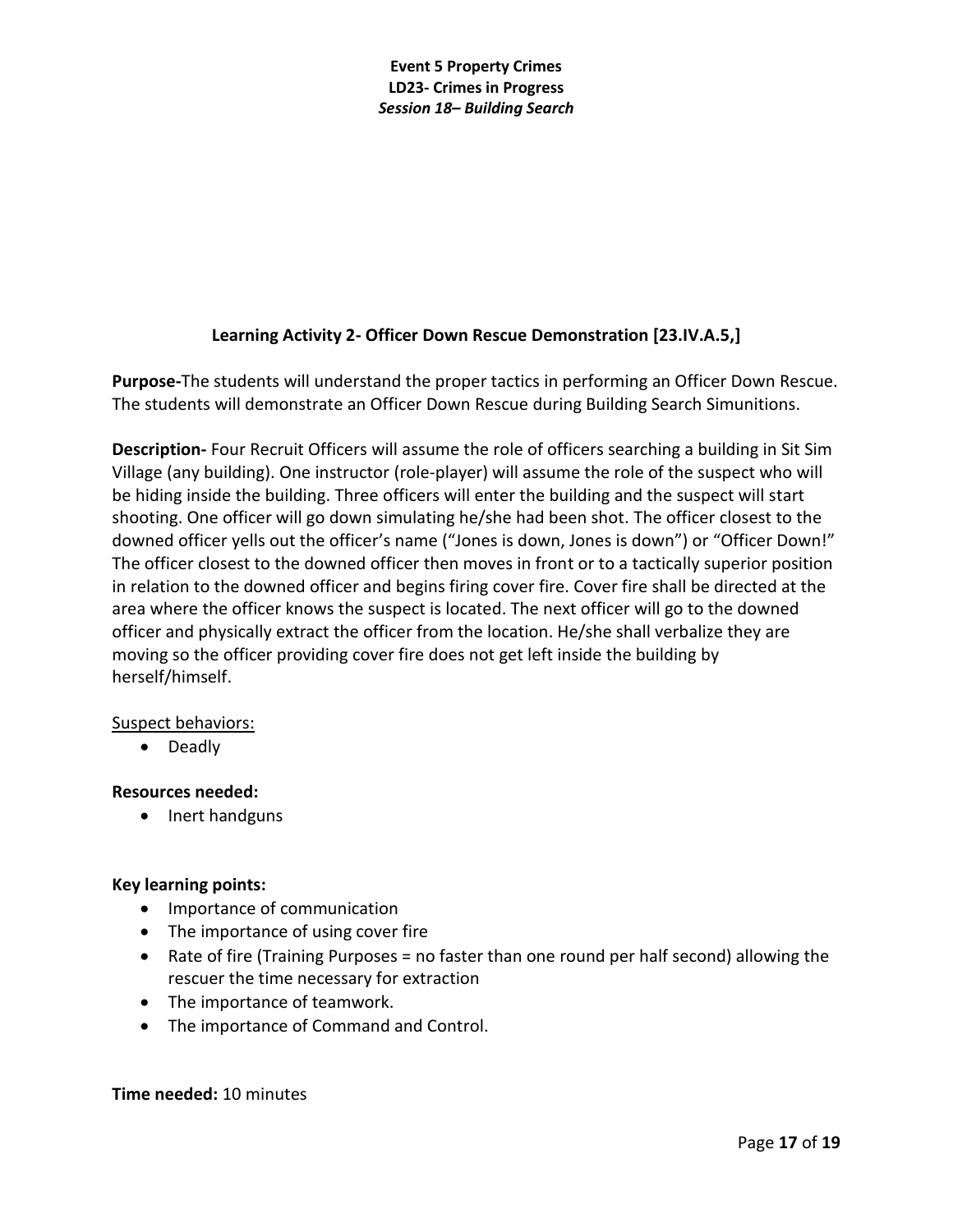# **Learning Activity 3- Open door at the LAPD Motel [23.II.C.1,2,3,4,6,7,8,9,10 23.III.A.2]**

**Purpose-** Provide the students with an understanding of search concepts and the knowledge and use of the equipment necessary to conduct a safe search.

**Description-** The suspect will hide in the LAPD motel. The suspect (Role Player) will be played by one of the instructors.

Four Recruit Officers will be chosen to assume the role of the police officers. The primary unit will receive a radio call of an open door at the LAPD Motel. The officers will have a call back number and will attempt to contact the PR (Person Reporting). The PR will advise the officers the front door upstairs of the LAPD Motel is open and no one has permission to be inside. There is no additional information given.

The primary unit will advise dispatch of their code 6 location and communicate any pertinent information. The officers will make a safe approach and observe the front door of the location ajar. The primary unit will communicate all necessary information including requesting additional resources to contain the building. The officers should utilize the 4 C's (Control, Communicate, Coordinate and Contain). After containing the location, the officers will attempt to call out any potential suspects inside of the location using available resources.

The officers will work as a team and use the search methods they were taught including stairwell searches. They will enter the location and using the search methods they were taught the officers will locate the suspect hiding inside the location. The officers will successfully take the suspect into custody using the building search concepts.

### Suspect behaviors:

• Cooperative

### **Resources needed:**

- Inert handguns
- Mirror
- Flashlight
- Training radios
- 1 radio for emergency notifications